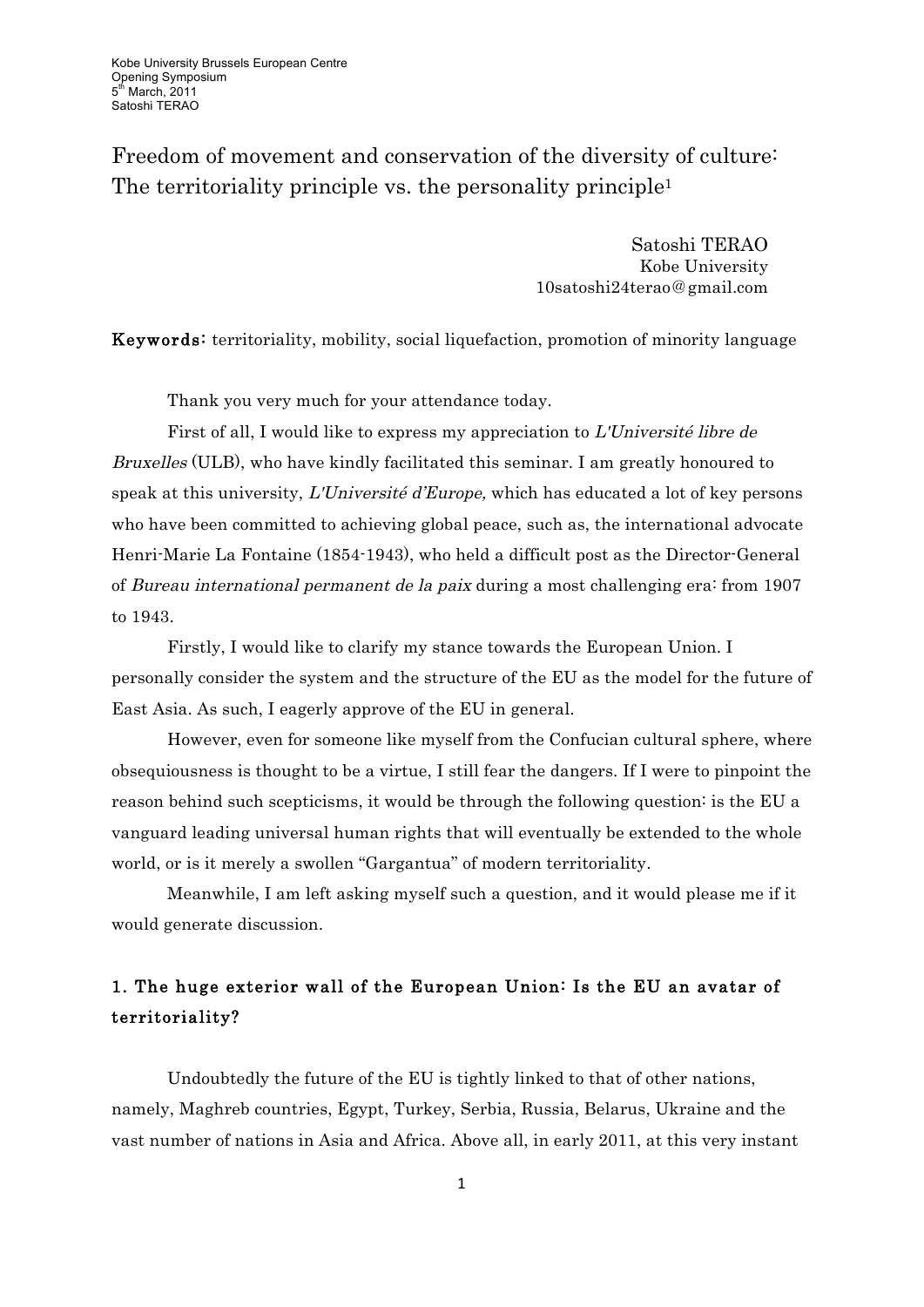the flames of revolution are surrounding the EU's extensive wall, with the Tunisia's Jasmine Revolution taking place just beyond the tip of Italy's toe. Keeping in touch via mobile and portable communication tools delivered from inside the EU, for the first time the participants of these movements have in their hands a strong method to claim "Liberté, égalité, fraternité" without boundaries. Yet, one side effect could be a flood of political and economic refugees heading towards the EU.

Under these circumstances, the images of the Spanish exclave cities of Ceuta and Melilla in Maghreb (Morocco) inevitably come to mind, where tall and lofty walls stand between the innumerable illegal immigrants and the EU fortress. Also, according to news reports in 2010, a concrete fence alongside the Evros River has been considered in order to separate the EU (Greece) from European Turkey, as the European version of the Wet-backs. The thought of an actual, visual and physical wall, brings back the giant Gargantua as an enforced representation of the Modern era in Europe. These walls could become parts of curtains separating other parts of the world, as did the former Iron or Bamboo curtains.

Napoleon spread the motto "Liberté, égalité, fraternité" by force all over the world with a huge sacrifice of real people. Even though they eventually overcame such bitter experiences, European citizens are still estimating the value of that motto and trying to form a Public Sphere within the EU where such mottos are common principles. It seems, however, that they have given up expanding the frontiers of this sphere beyond the same area where Christianity had spread, as was the approach during the Middle Ages.

This would be rather ironic, considering that Europeans mean to separate religion from politics in the Modern era.

Some argue that the bedrock of Europe is formed by the values of Christianity and anyone not sharing such concepts should not be admitted to the EU. The process of the Treaty establishing a Constitution for Europe (2000/2001-) was marked by this standpoint. In fact, contrary to the suggestions of Pope John Paul II or the government of Poland, the term "Christianity" is not expressly referred to in the wording of the Treaty. However, the proposal for the European Constitution in 2004 started with the following in its Preamble:

DRAWING INSPIRATION from cultural, religious and humanist inheritance of

2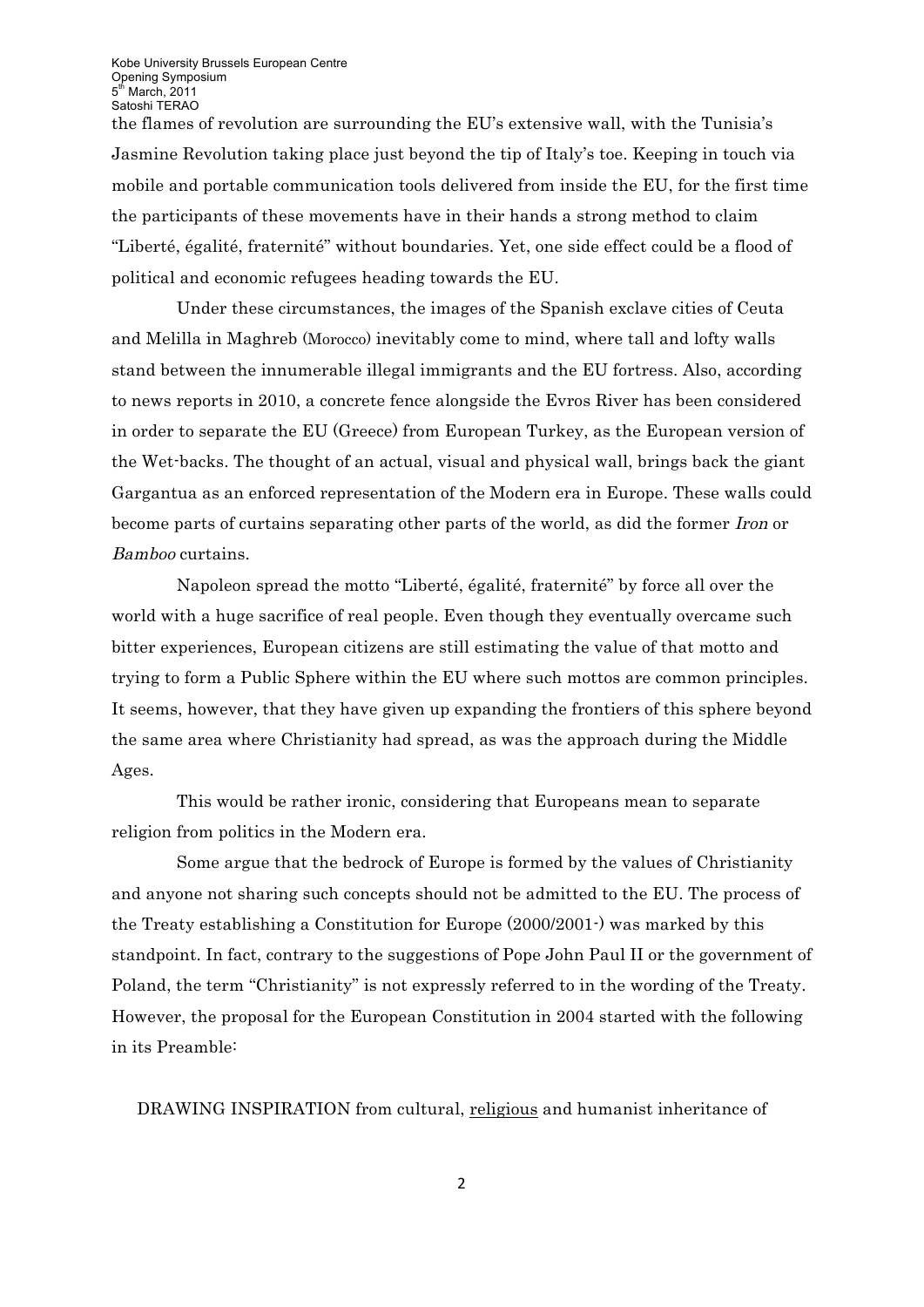Europe, from which have developed the universal values of the inviolable and in alienable rights of the human person, freedom, democracy, equality and the rule of law, (emphasis added)

These words are kept unchanged in the Lisbon Treaty, (by the words: "the following text shall be inserted as the second recital"), even though the treaty of 2004 was rejected and required further reform after unfavourable results in referenda held in France and the Netherlands.

It is remarkably symbolic that the signing ceremony of the Lisbon Treaty (December 13th, 2007) was held at the Monastery of Jerónimos, which happens to be the most eminent building of the Roman Catholic Church in Portugal.

Just as noticeable are the words of the former French President (1974-81), Giscard d'Estaing (1928-), chairman of the committee set up to draft a European Constitution, the European Convention on the Future of Europe. In an interview with "Le Monde" (November 8th, 2002) he says that:

-- Turkey's capital is not in Europe, 95 percent of its population lives outside Europe, and it is not a European country.

-- In my opinion, it would be the end of Europe (referring to the idea of including Turkey in a future wave of European enlargement).

In the light of a subsequent interview, given by d'Estaing years later on April 4th, 2005 in "Le Figaro", I think that the above statements are not to be construed as merely personal or light-hearted remarks. In this interview, it is said that:

Pope John Paul II strongly insisted on referring to "Christianity" at the negotiation of the documentation of the European Constitution that I refused since it was impossible to have the approval of Constitution by 25 countries.

By these facts, the sentence "Inspiration from the religious inheritance of Europe" in the Preamble to the European Constitution (which is the current wording in the Lisbon Treaty) does not reflect the plural religions which have been existing in Europe over the ages, such as Animism, Christianity, Judaism, and Islam, but instead implies there is one single dominant religion, Christianity. Hence, after the difficult discussion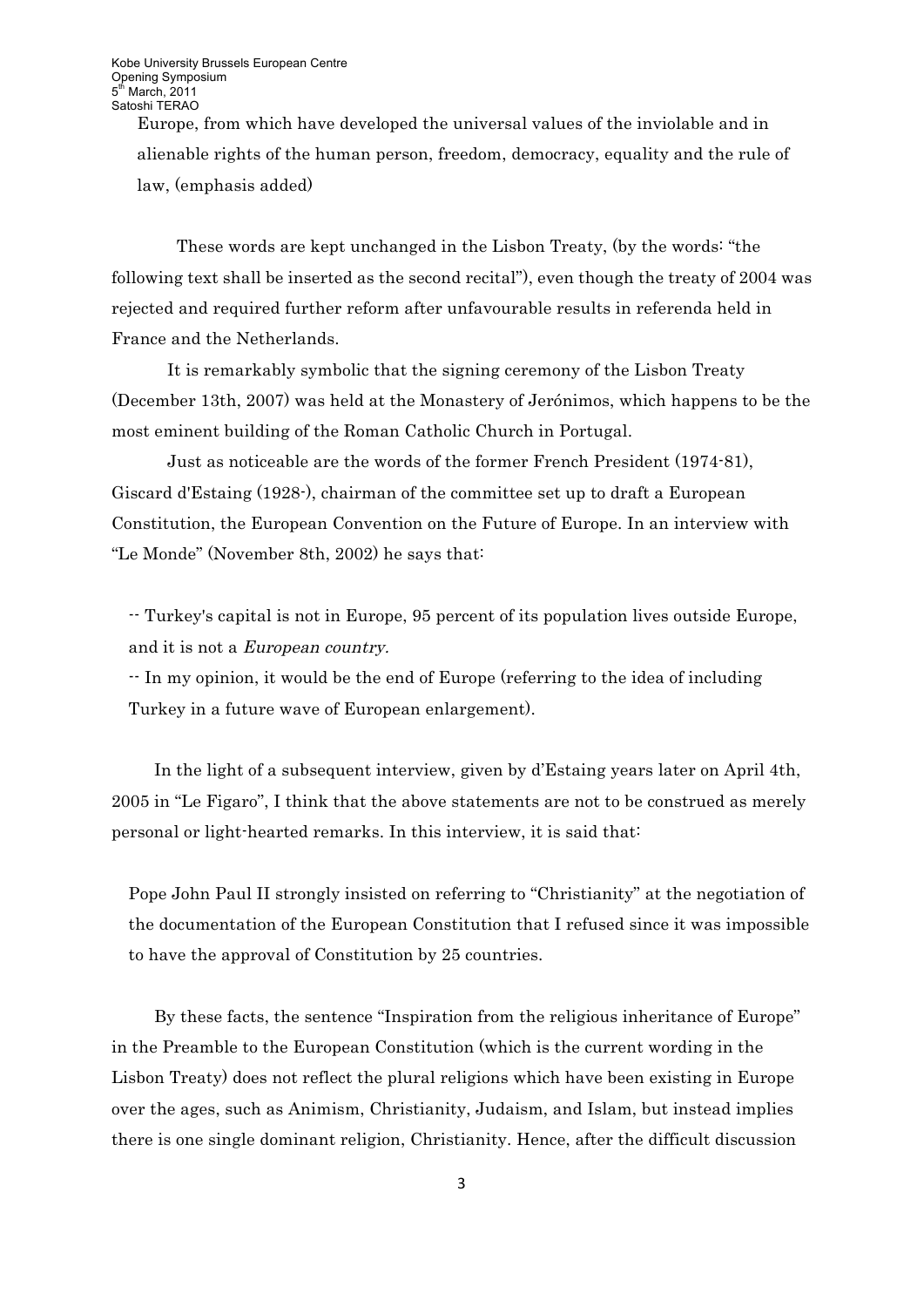about whether or not the term itself was to be expressly mentioned, one might think it ended up being avoided too obviously.

Furthermore, to what extent does the EU mean to assume a role in the revival of the Roman Catholic Christendom and the integration of Roman Catholic, Protestants and Orthodox churches? Beyond those, there are innumerable immigrants who have been transferred to the EU zone – are they doomed to be religious aliens? All this is very curious for people who are considering the East Asian Community, where the diversities are much more varied than Europe, including religious realities.

I myself wish and expect the EU citizens to have enough ambition to expand European peace keeping to the whole world. In other words, I hope that the pathos which unites Europe could turn to be the logos to unite the world.

In Japanese, there are two words "Issho-Kenmei" and "Isshō-Kenmei". I do not know if you can distinguish by my pronunciation but the superficial meaning is the same; both basically mean "with all one's might". For us, however, the subtle nuances between these two words give rise to two quite different meanings. "Issho-Kenmei" originates from the samurai protecting their own territory by all means possible. This word can be viewed as a symbol of territoriality. Nowadays this word is rather archaic. The latter one is more commonly in use. The focus has changed from territory ("sho") to life ("shō"). Just like the evolution of these two words, the mentality could change, from focusing on the solid territory to the mobile life. Even though, we are still so very pinned down to territoriality, at least in East Asia.

As you know, I come from Kobe. The city suffered severely from the terrible Hanshin earthquake in 1995. The citizens of Kobe physically felt the end of solid territoriality. It was not only from the collapse of buildings or the massive fires which burnt down the entire town, but also from the liquefaction of the land itself.

Sociologist Zygmunt Bauman coined the term "Liquid modernity", the liquefaction of solid territoriality has since become an important point on the agenda of the current world. However, people from Kobe could express the vanity of the territoriality in different ways.

Yet, whether in East Asia or in Europe, day by day the human world is becoming more and more "liquefied" under the massive progress of transportation and communication technologies. We should reconsider the idea of living in the "happy

4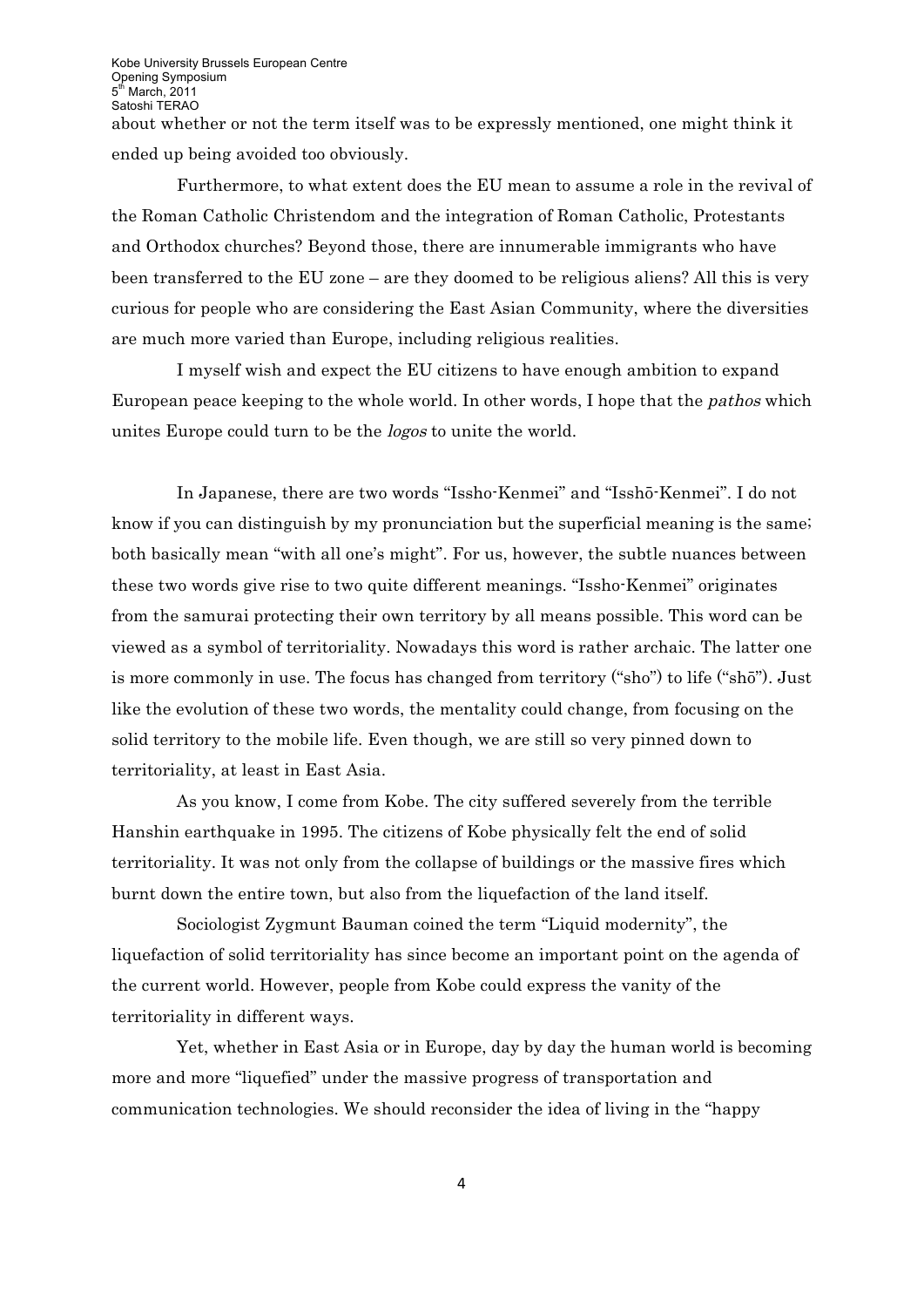isolation or rejection of the outside world.

# 2. Freedom of human movement and conservation of regional or local culture: The antimony of promoting both liquefaction and solidification

Up to this point, I've discussed the external territorial limitation in general. Then, how is the view from within the EU?

This approach is fascinating for us, because, the challenging ambition to cope with foreseeable trials is quite daring. Among these ambitious trials, I would like to point out the free movement of goods and even human movement, as provided by the Schengen Agreement. It is almost startling from an East Asian perspective, where the intolerant and base hearted nationalism and linked exclusivism is getting harder in this century. For us, who consider Modern Europe the cradle of nation-states and a territorial governance system, with a tough border control, it seems like a Copernican turn.

Europe is home to a rich diversity of national languages. Nevertheless, from the very beginning, the EU has been taking earnest measures to ensure co-existence between these many languages. For example, cross interpretation and translation networks are kept in the European Parliament<sup>2</sup> and the EU commission. And for EU citizens, there have been a number of programs established that foster and promote language exchange within educational and work contexts, including the Erasmus Programme for international student exchange in higher education, the Leonardo da Vinci Programme for the increase mobility of the younger labour force through borderless skill education, the Comenius Programme for the improvement and increase in mobility of pupils and educational staff across the EU and even the Grundtvig Programme for internationalized life-long education. Within the scope of the Grundtvig Programme, the EU clarified its aim to "improve conditions for mobility so that at least 7,000 people per year by 2013 can benefit from adult education abroad"3. The human resource training system provided to EU citizens, no matter how young or old, illustrates the EU's commitment to create mobility within the EU area.

Promoting freedom of human movement or instigating a "liquefaction of society" is inextricably linked to the abandonment of territoriality or, to put it plainly, the abandonment of nationality, of the nation-states. Such territoriality originated from the agricultural dependant existence, founded and extended by the governance of the fields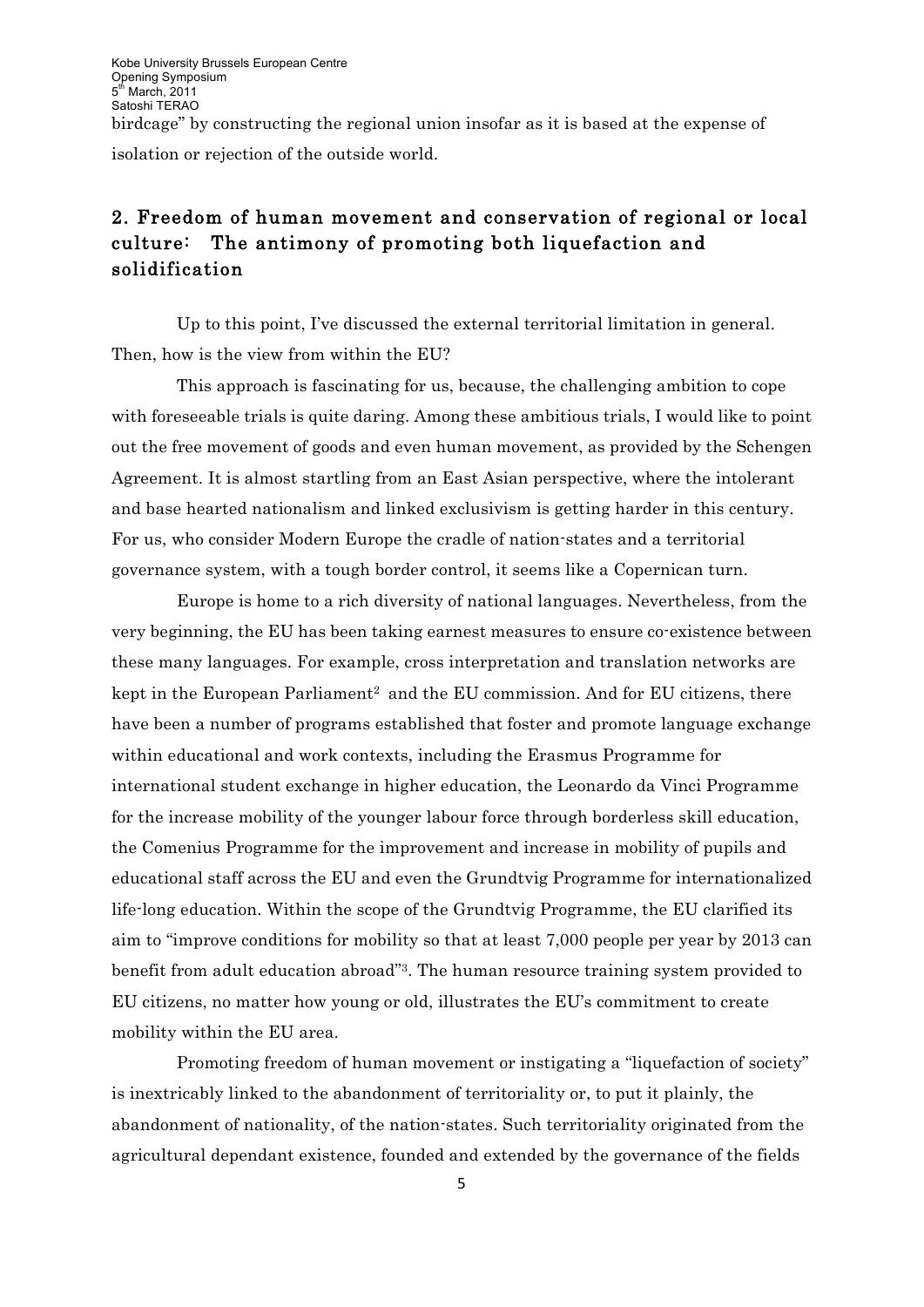that feed us. The value of real estate also derives from the concept of territoriality. Thus, the territoriality has its basic roots long back beyond the Middle Ages, not just to the "Solid Modern" which is highly organized in nation-states. Albeit, to the remorse of some of Europe's recent History chapters, to determine identities based on racial or physical aspects of human beings attributed to the locality is avoided (For example, like Italy>Italian or Paris>Parisian), even though these might still be regarded as fairly reliable. Such discretion of the criteria to determine identities may come from geographical facts. In other words, these identities are endorsed by territoriality. It is quite astonishing that the European society in which such identification was cradled determined to esteem the universal and personal human rights, duly departing from territoriality or nationality.

However, on many other points, the same EU is implementing policies in the opposite direction, especially with regard to cultural matters in the EU area. One such example is the policy of "regional and minority languages".

My field of expertise is on minority languages particularly from historical and sociological perspectives. My specific area of interest is the Northeast of Portugal, where the Mirandese language is spoken. The southern foot of the Pyrenean Mountains where the Aragonese language is spoken, the southern part of the Italian Peninsula and Sicily Island with its minority languages are also places that I have been investigating.

These are remote and peripheral regions in southern Europe, chosen because I believe learning could be drawn on how best to promote minority languages in the Japanese Archipelago.

Apart from the Ainu and Ryukyu languages, which are greatly different from standard Japanese, there is not a great deal of linguistic diversity in the Japanese islands. Nonetheless, in Kobe, where Kobe University is located, Kansai-ben is widely spoken, which has totally different intonation system and its own original vocabulary. Like Britain, Sardinia or Sicily Island in Europe, in Japan, each island has multilayered linguistic diversity in its own island.

This is how I came to be interested in ways to promote minority languages in Europe and how to apply them in our own linguistic diversity. And yet, one thing twists my mind:

I am profoundly concerned about the choice of the terms Regional and Minority Languages/ Regional or Minority Languages which are widely used in the EU and the Council of Europe. These wordings are used in the fundamental principles related to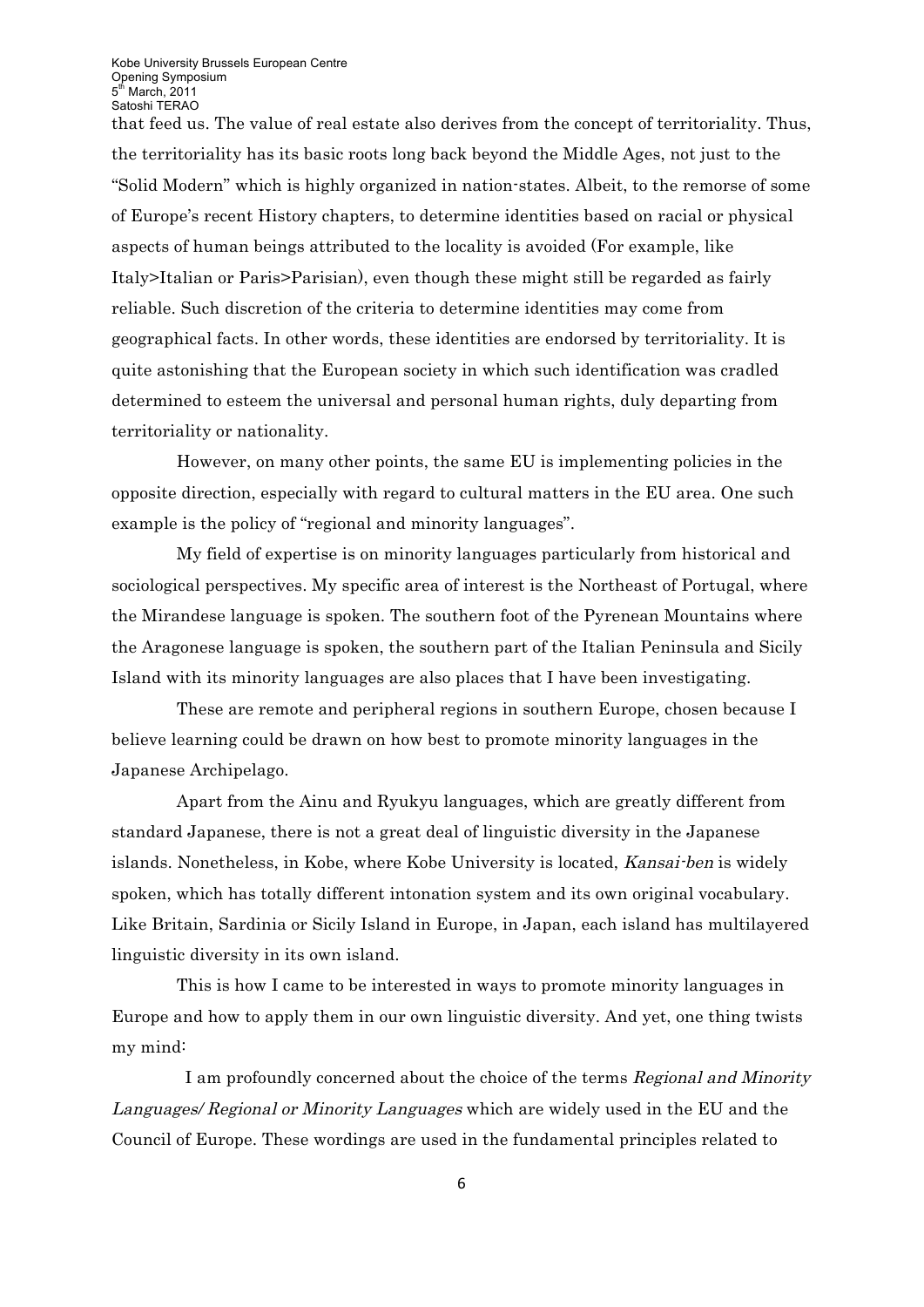these subjects. For instance, the Council of Europe had promulgated the "ECRML", namely, the European Charter for Regional or Minority Languages. In these documents, we are informed that the minority languages without territoriality do not fall under the scope of the promotion of linguistic diversity except the "traditional" migrant languages, namely the Roma Language and the Yiddish language.

Yet, as a matter of course, those who most directly promote minority languages are their speakers. In the EU, as already discussed, each EU citizen is offered the principle of freedom of movement, and recommended to live under these standards of conduct. Then there is a contradictory scheme, which is made by the minority languages with solid territoriality and their speakers with liquid mobility.

In many cases, the minority languages remain at the periphery of nation-states, for example, Breton, Welsh or the Friesland language. However, the original distribution areas of these languages are located relatively near to the centre of economical activities, roughly 2-3 hours travel by public transportation. Thus, there is a small chance that the local population will decrease sharply. The native speakers may be able to reside at their original area and commute to the cities where there is a high concentration of businesses. One problem is that there is linguistic pressure from non-native speakers who immigrated because they want to live a rural life. Meanwhile, there are possibilities to oblige them and their children to learn the local language if they would like to live there, as some autonomous regional governments in Spain are managing under the notion of "linguistic normalization", though I doubt if such political attitude could be accepted ethically (and may only become an imitation and repetition of those conventional language policies instituted by nation-states in order to spread mono-cultural standard language).

The remote mountain areas in southern Europe, however, which are the areas I am referring to, have a totally different social situation. If a native speaker were to travel outside the original distribution area to big cities in order to find a job, using their own rights of freedom of movement, it is not likely to appear complementary to any persons whether native or non-native. Through the effects of such massive rural exodus and then the absolute social desertification, those of the regional language may view the minority languages as merely a name or title. Nevertheless, such tendency can be observed easily not only in specific minority languages but also the local culture in general, in remote areas (whether in Europe or in East Asia).

7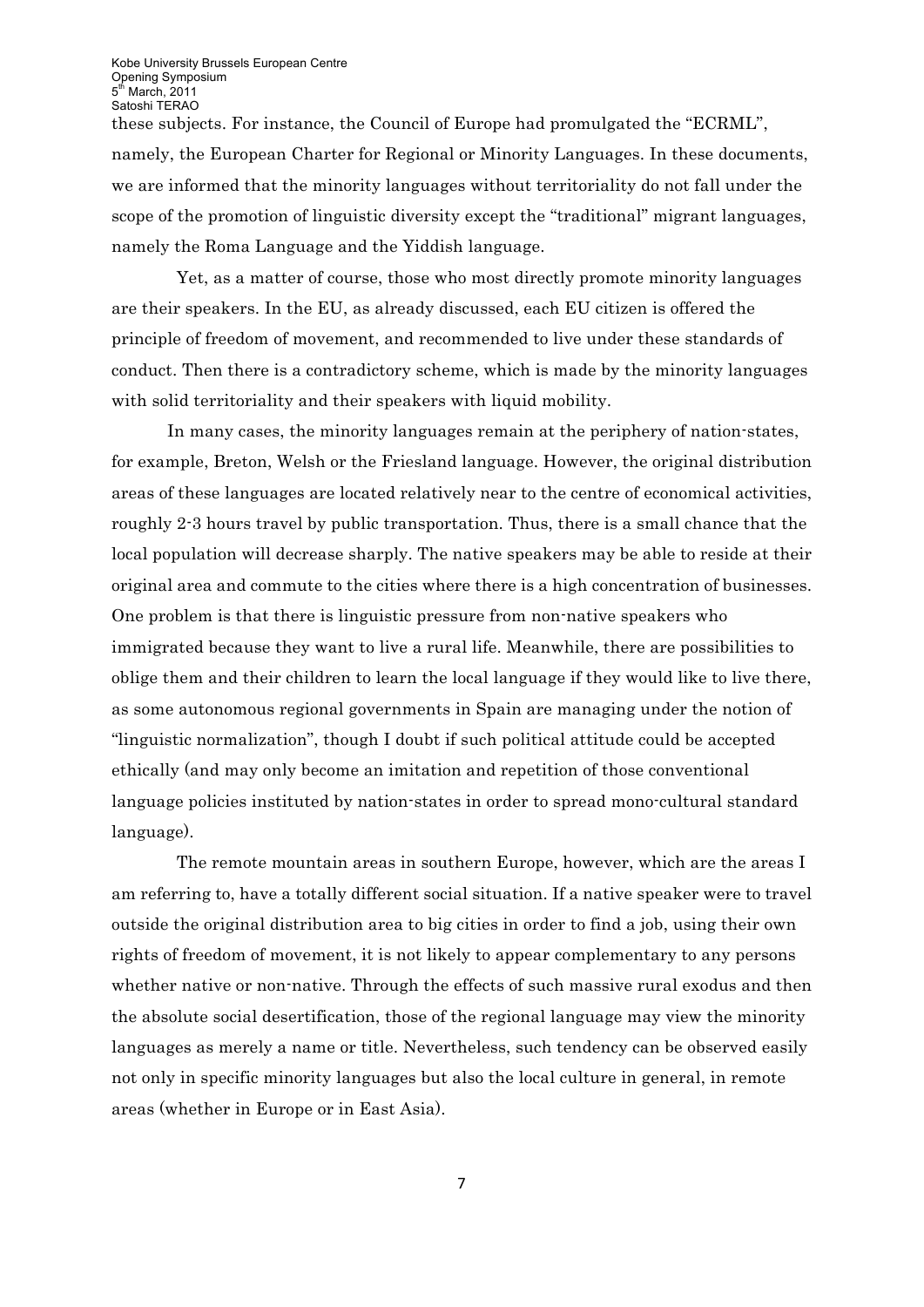From observing such situations, it must be high time to apply the principle of freedom of movement to the promotion of minority languages. Thus, if there are speakers of a minority language in Paris, these speakers should have the right to speak and to educate their children to learn the minority language.

The above mentioned system, however, would create the following dilemmas from a practical perspective:

1) There is a need for sufficient human and financial resources to maintain the right to promote minority languages in big cities. However this would be logically innumerable as it is already problematic for the management of just national languages across the EU countries.

2) Admitting regional and minority languages that were originally distributed across EU countries would inevitably mean the EU would have to recognize the linguistic rights of all immigrants including those from the outside of the EU area, because it would be unfair to select and limit the possibility of promotion of minority languages in big cities, only by their original distribution area, even though speakers are living close together.

Therefore, it is very important to further seek effective ways to promote minority languages. I guess there are other clues to creating a third way in the historical experiences in East Asia.

## Conclusion

The promotion of free movement to citizens in the EU is the role of the human rights for all EU citizens. However, regarding the social liquefaction of the whole planet, is it enough to move freely only in the territory of EU? It may be important not to give up looking for the "portability" of similar human rights elsewhere in the world, because it would be a point of harmonization between the least "Human Security" and the actual mobility of human beings. If so, it would be quite important for the EU to try to reject the walls and barriers which are put around its borders in order to show the advantages of integration of former nation-states systems and make efforts to direct an open society throughout the world.

So, how about East Asia? East Asia is in a miserable situation. It is as if there were only the "best" (or obedient) students, who have learnt about international relations from textbooks edited in the early  $20<sup>th</sup>$  century during the age of imperialism. We are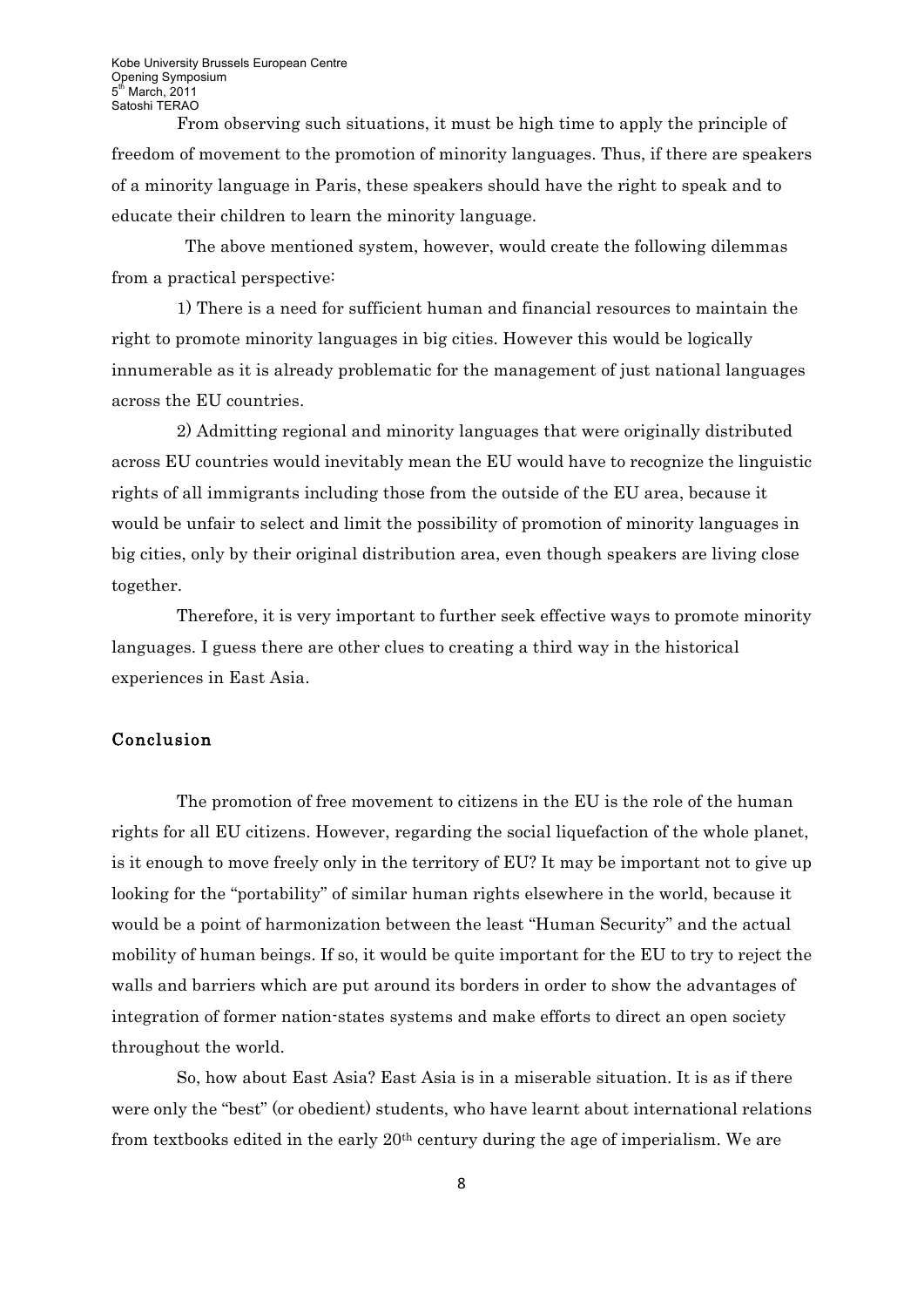trapped listening day-by-day to the media's monotonous and nationalistic hegemony theory. There are a variety of arguments concerning the "East Asia Community" or the "TPP: Trans-Pacific Partnership"; however, such discussions concentrate on the economic benefits only. If someone claimed to make human mobility (apart from tourism subjects<sup>4)</sup> easier, others would no doubt brand them as a public enemy. In political sense, I do not know if it is possible to measure how far behind Europe we are.

East Asia, like Europe, mainly consisted of agrarian societies where issues of territoriality have been quite conscious. However, before imitating the nation-state system of the western world that arose in the middle 19th century, they had a way to resolve or absorb the inter-regional tension supported by the wide neutral zones among such regional powers. In a way, among them there were flexible systems to forestall the conflicts. Nowadays, however, such wide neutral zones are duly divided by the rigid borders and have become a remote periphery of each country.

Concerning communication, in East Asia,there were the common written communication ("Hitsudan") manners of "Kanbun", which are written sentences written in Chinese characters, and the oral communication was separated by such manner. By this system, the diversity of speech could be much more "portable" even in a community of different languages<sup> $5$ </sup> than cultural spheres that use the alphabetical system, since it is only able to represent standard and normative voices. Thus, the "Kanbun" system could fit the liquefied society, especially though the digital use, though it would be necessary to simplify to act as a "written Pidgin".

In the end, it is worth stressing that it is necessary for East Asia and Europe to continue discussions about the way to survive in an actual liquefied society; that is one which is not able to cope with territoriality principles.

### Notes:

!!!!!!!!!!!!!!!!!!!!!!!!!!!!!!!!!!!!!!!!!!!!!!!!!!!!!!!!!!!!

<sup>1</sup> Please note that there are differences between the notion of territoriality in sociological and legal terms. (The conventional laws are always set up by (sociological) territoriality principle, because they normally have an effective area, limited by the national/regional/municipal legislative competence.

| SOCIOLOGICAL<br>Terms | Principle of<br>Territoriality<br>(and/or Nationality)              | Conventional<br>Legal Terms | <i>Territoriality Principle</i> |
|-----------------------|---------------------------------------------------------------------|-----------------------------|---------------------------------|
|                       |                                                                     |                             | <i>Nationality Principle</i>    |
|                       |                                                                     |                             | Passive Personality Principle   |
|                       |                                                                     |                             | Protective Principle            |
|                       | (Universal) Principle of Personality / Non-Territoriality Principle |                             |                                 |

<sup>2</sup> http://www.csmonitor.com/2006/0912/p05s01-woeu.html (linked Jan 10, 2011)

<sup>3</sup> http://ec.europa.eu/education/lifelong-learning-programme/doc86\_en.htm (linked Jan 10, 2011)

<sup>4</sup> Though tourism contact seems superficial, it could be a breakthrough for bilateral relations and even could be leverage for the equalization of human rights among countries.<br>
<sup>5</sup> For example, intellectuals from Kyoto could communicate by written "Kanbun" in Changan (長安, the

capital of the Tang Dynasty) without knowing the real pronunciation of Changan mandarin (a case from the 8th Century). Such a system was also adaptable to the case between intellectuals of Nagasaki and Ninpo (寧